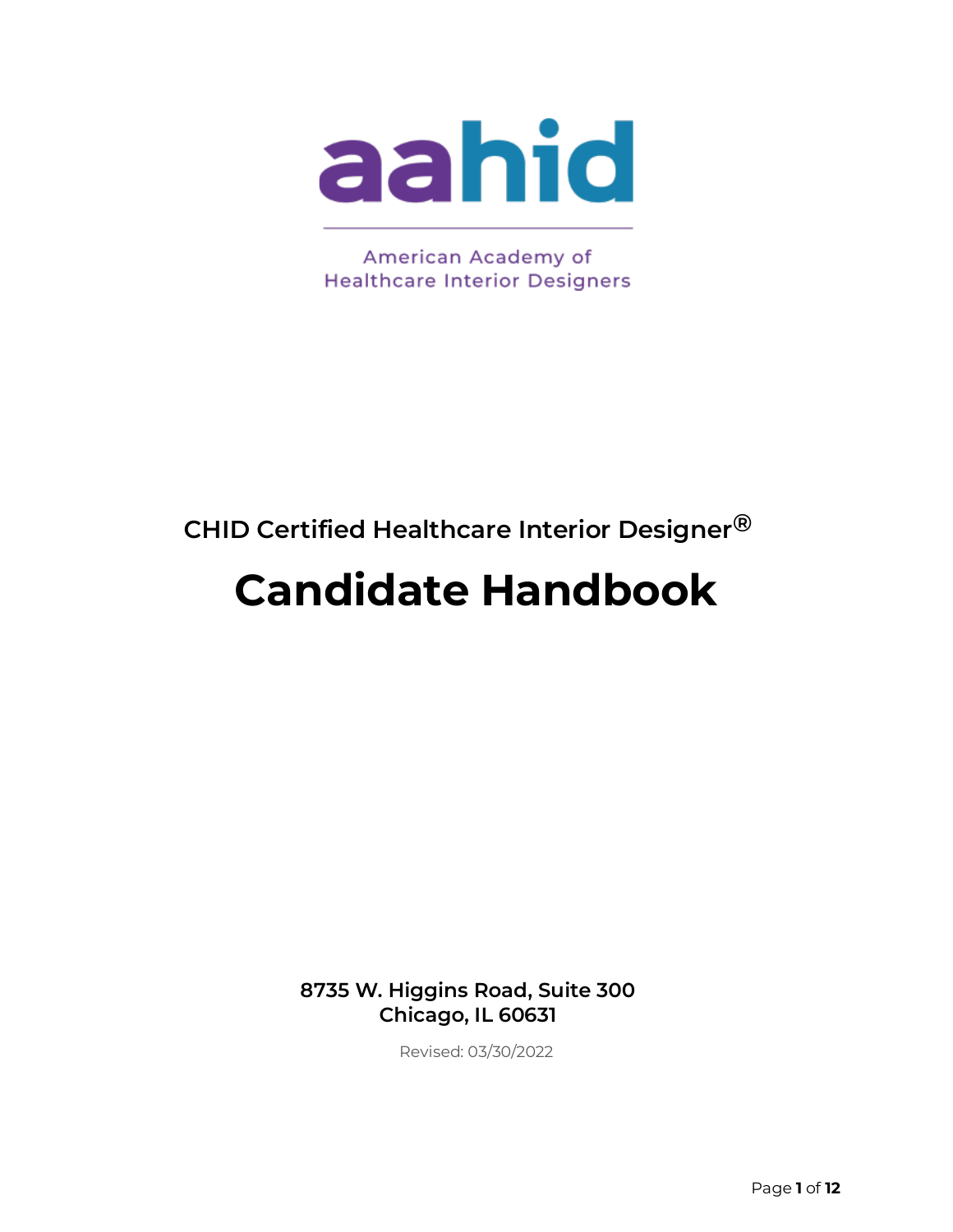

#### **PURPOSE**

The purpose of the CHID Certified Healthcare Interior Designer® Candidate Handbook is to provide information about the CHID certification process to potential candidates. Prior to submitting an application, this handbook must be read in full. Please note that information contained in this handbook is subject to change. It is the candidate's responsibility to ensure that the most current edition is followed.

#### **A NOTE FROM THE AMERICAN ACADEMY OF HEALTHCARE INTERIOR DESIGNERS (AAHID)**

Since 2004, the American Academy of Healthcare Interior Designers (AAHID) has offered the only independent certification specifically for healthcare interior designers. AAHID's mission is to provide certification for interior designers qualified by education, examination, training and experience who provide interior design services to the healthcare industry.

AAHID is known within the healthcare industry as the certification of choice in assessing and qualifying healthcare interior designers. CHID Certified Healthcare Interior Designers® are recognized and distinguished from other designers, architects, decorators, and interior designers.

All correspondence and questions related to the examination should be directed to:

#### **AAHID**

8735 W. Higgins Road, Suite 300 Chicago, IL 60631 847-375-6870 855-288-9295 E-mail: **[info@aahid.org](mailto:info@aahid.org)** Web site:**[aahid.org](https://aahid.org/)**

#### **TESTING AGENCY**

Certification Management Systems (CMS) is the professional testing agency contracted by AAHID to assist in the development, processing, scoring and analyses of the CHID examination. Examination item content development is completed by certified subject matter experts with the oversight of CMS. Inquiries related to examination scheduling, test development, administration, scoring and reporting should be directed to AAHID.

#### **STATEMENT OF NONDISCRIMINATION**

AAHID and CMS do not discriminate among candidates on the basis of age, gender, race, color, religion, national origin, disability, sexual orientation, or marital status.

#### **STUDY PREPARATION**

The multiple-choice examination consists of approximately 165 questions from two main content areas: Planning & Predesign, and Design, with questions addressing acute care, ambulatory care, and residential healthcare facilities.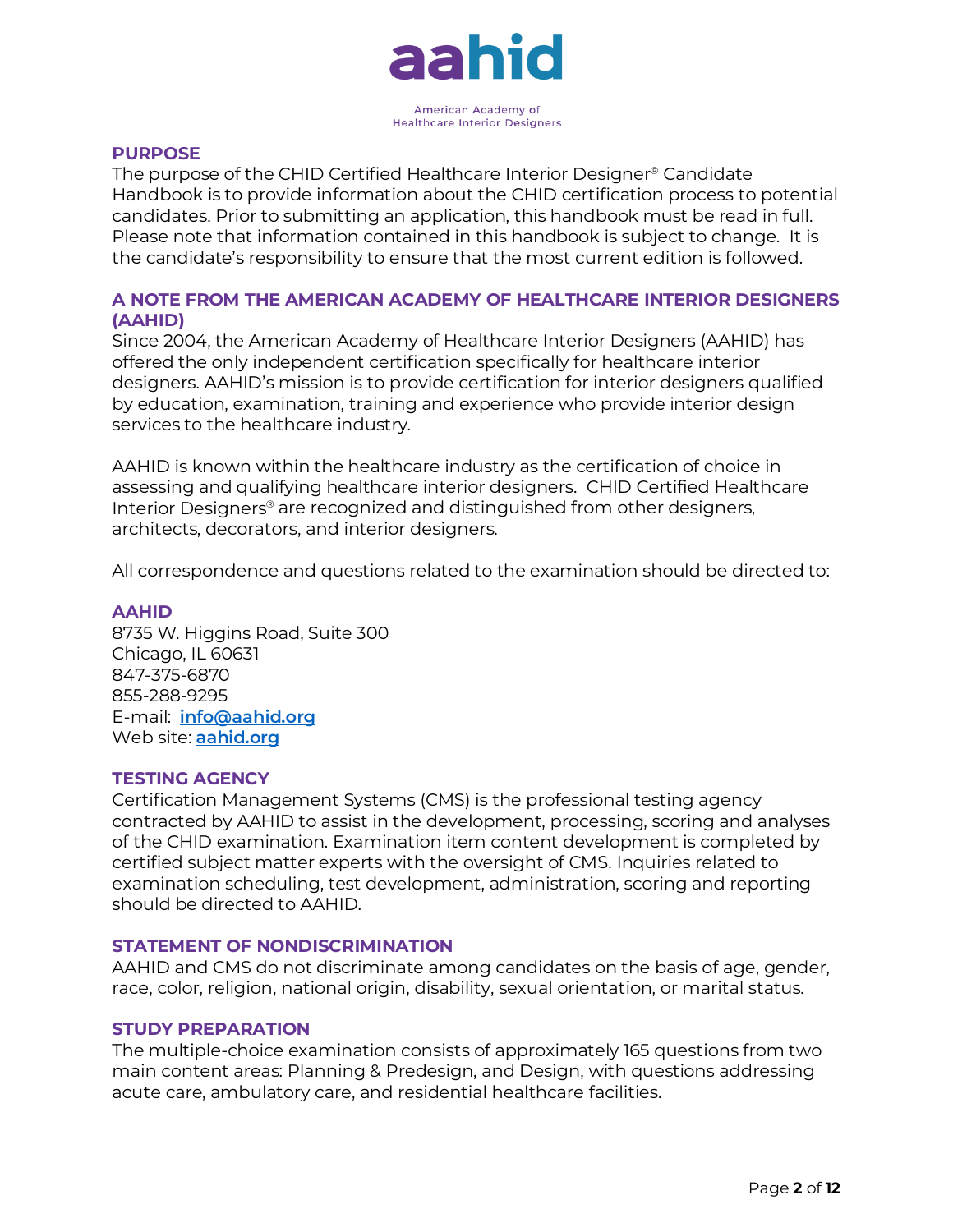

In addition to this Candidate Handbook, the following documents are available **[online](https://aahid.org/study-preparation/)** to assist the exam candidate to prepare and study for the CHID credentialing examination.

**[CHID Exam Content Objectives](https://aahid.org/study-preparation/)**: a detailed outline of the exam content areas covered in the exam; the candidate can expect to see exam questions based on each content subject.

**[Glossary](https://aahid.org/study-preparation/)**: definitions provided for commonly used terms, acronyms, organizations, agencies, government resources and planning concepts. It is important for the candidate to be familiar with how these terms etc. will appear in the exam.

**[References](https://aahid.org/study-preparation/)**: each question stems from information found in the publications listed. Further information is provided to indicate the percentage of the total number of exam questions derived from each publication, and specific Chapter/Section content locations. For the purpose of the examination, if a discrepancy exists between two references, the most stringent interpretation will be considered the valid datapoint.

**[Sample Questions](https://aahid.org/study-preparation/)**: similar to questions that may appear on the exam, sample questions display reference citations to help the candidate understand how each reference might inform an exam question.

#### **EXAMINATION ADMINISTRATION**

In the year of application, an eligible candidate must register through CMS to take the examination during the dates of September 1-30. The candidate will have the opportunity to select the date and time of administration. The examination is administered online, with a remote proctor. A computer, a web cam, an internet browser and a connection to high-speed internet are required.

Prior to taking the exam, each candidate should take the opportunity to test the computer, equipment, connections, and settings that they plan to use on examination day. If on the day of examination any of these factors have changed, the candidate may experience connectivity issues.

GoToMeeting is required for proctor access. To download GoToMeeting,**[click here](https://global.gotomeeting.com/join/333699349)**, and then verify system access. In the event GoToMeeting is not able to successfully connect the examinee and the proctor, Zoom or another platform will be utilized to connect both parties, per the proctor's direction. On the day of your examination the candidate should be prepared to use either platform.

Examinees have up to 3 hours to take the examination. A countdown timer is displayed at the top right corner of the testing window showing the remainder of time left to take the examination

| <b>DURATION OF</b> | <b>QUANTITY/FORMAT OF</b>     | <b>NOTIFICATION OF EXAMINATION</b>                                       |
|--------------------|-------------------------------|--------------------------------------------------------------------------|
| <b>EXAMINATION</b> | <b>EXAMINATION</b>            | <b>RESULTS</b>                                                           |
| 3 hours            | 165 multiple-choice questions | Pass/Fail status reported immediately<br>upon completion of examination* |

*\*Refer to PASS/FAIL notification for further information.*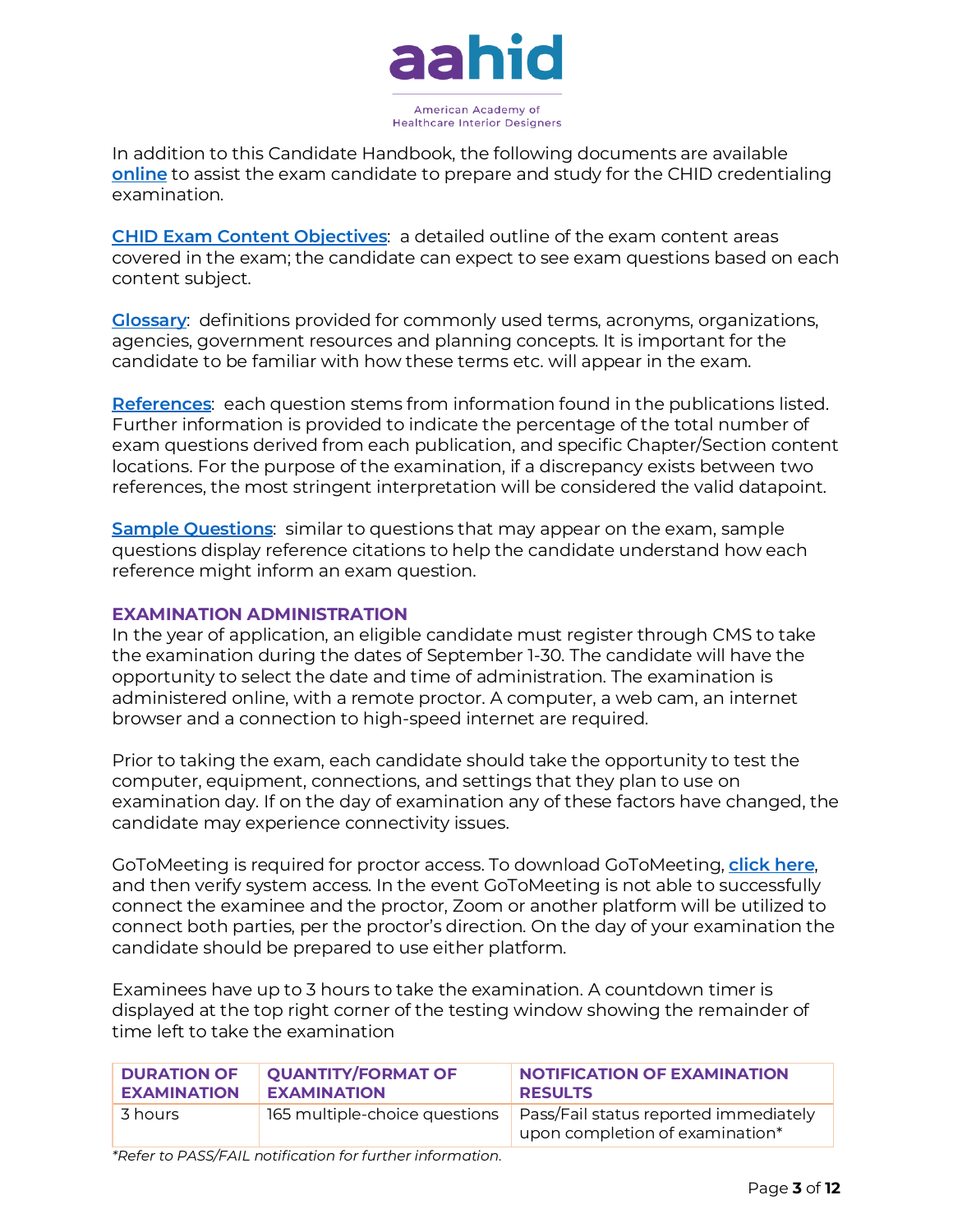

#### **APPLICANT ELIGIBILITY**

To meet the eligibility criteria for the CHID examination, applicants must qualify for either of the following two pathway requirements:

| <b>Criteria</b>            | <b>Pathway 1</b>                                                                                       | <b>Pathway 2</b>                                                                                      |
|----------------------------|--------------------------------------------------------------------------------------------------------|-------------------------------------------------------------------------------------------------------|
| <b>Years of Experience</b> | A minimum of three (3) years of<br>experience in healthcare interior<br>design/healthcare architecture | A minimum of ten (10) years of<br>experience in healthcare interior<br>design/healthcare architecture |
| <b>Certification</b>       | Passed the NCIDQ/NCARB exam                                                                            | No requirement                                                                                        |

#### **APPLICATION AND EXAMINATION FEES**

Applicants must complete and submit the **[online application](https://aahid.org/certification/chid-exam-application/)** found a[t](https://aahid.org/certification/chid-exam-application/) **[aahid.org](https://aahid.org/certification/chid-exam-application/)** by 5pm CST on May 1 with the following corresponding information submitted:

- 1. Photo (.jpg file, maximum file size: 1MB)
- 2. Proof of NCIDQ or NCARB certification (if applicable)
- 3. Resume
- 4. CHID Endorsement (if an endorsement is needed, please contact **[info@aahid.org](mailto:info@aahid.org)**)
- 5. Payment

The cost to apply for the examination is \$400 payable to AAHID. The \$400 fee includes a \$100 non-refundable application fee and a \$300 examination fee. If an applicant is not approved to sit for the examination, the \$300 examination fee will be refunded.

# **ANNUAL EXAMINATION CYCLE**

| <b>APPLICATION DEADLINE</b> | <b>EXAMINATION WINDOW</b> | <b>APPLICATION FEE</b> |
|-----------------------------|---------------------------|------------------------|
| Mav 1                       | September 1 - 30          | \$400                  |

| <b>RETAKE (FAIL) OR</b>                                                                                                              | <b>RETAKE OR EXAMINATION</b> | <b>RETAKE OR</b>    |
|--------------------------------------------------------------------------------------------------------------------------------------|------------------------------|---------------------|
| <b>EXAMINATION TRANSFER</b>                                                                                                          | <b>TRANSFER WINDOW</b>       | <b>TRANSFER FEE</b> |
| If retaking or transferring<br>from the September<br>examination window, a<br>candidate must contact<br>info@aahid.org by October 1. | November 1 - 30              | \$200               |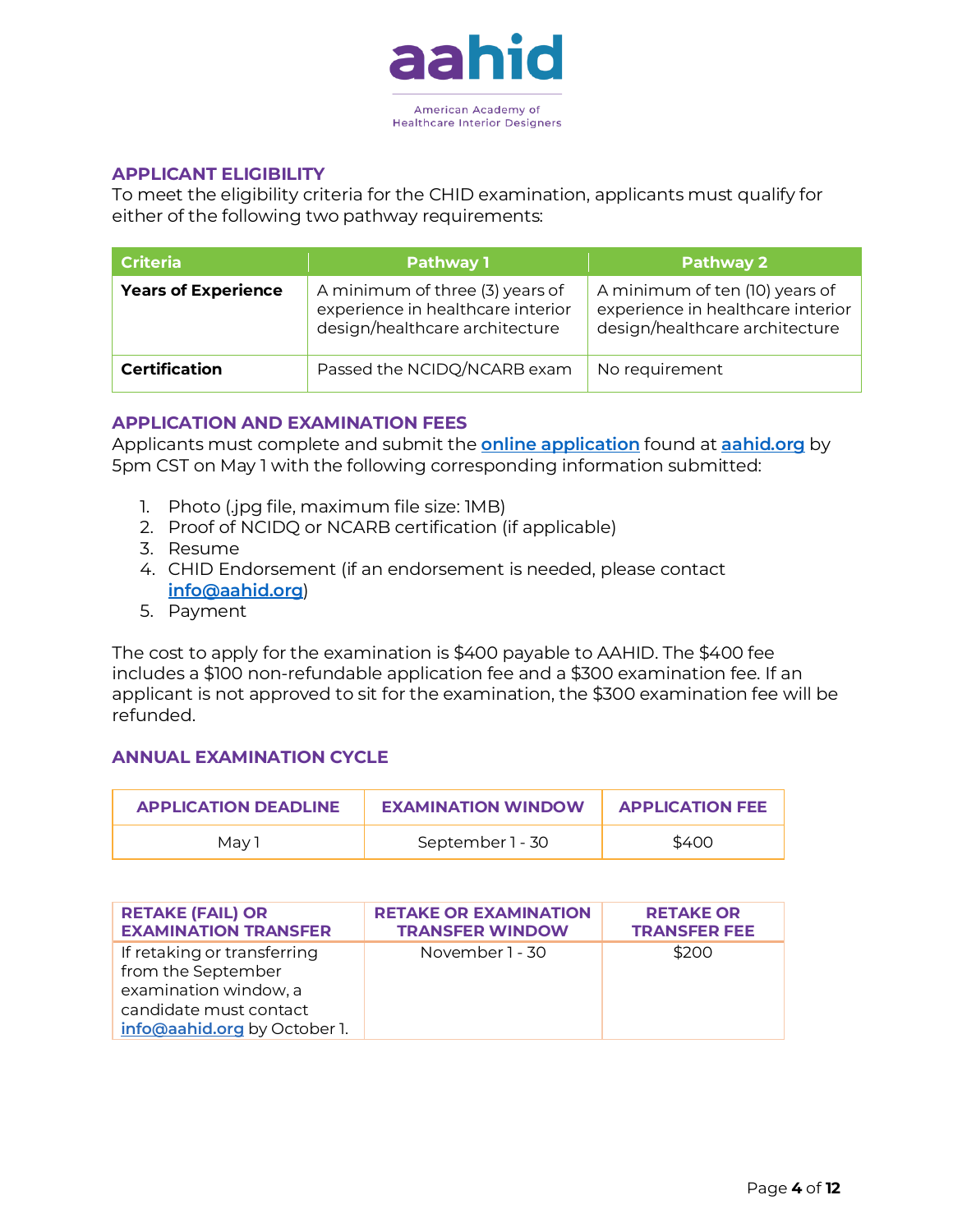

# **LOGISTIC INFORMATION**

# **EXAMINATION RESCHEDULING**

It is acceptable to reschedule a testing appointment within the same examination window. Candidates may reschedule a testing appointment through the CMS registration system up to 24 hours in advance of the testing appointment to avoid a \$5 rescheduling fee. If the rescheduling request is made fewer than 24 hours in advance of the testing appointment, the candidate will be considered a no-show and will forfeit the examination fee.

#### **RETAKE POLICY**

If a candidate does not successfully pass during the September window, an additional opportunity will be given to the candidate to schedule and retake the examination during November of the same year. A \$200 retake fee applies. *Candidates must notify* **[info@aahid.org](mailto:info@aahid.org)** *of the retake request by October 1*. If the examination is not passed by November 30, the candidate must reapply in order to take the examination again. All current annual fees apply at the time of reapplication.

#### **EXAMINATION TRANSFER**

If a candidate does not take the examination during the September window, the examination fee will be forfeited, and a \$200 transfer fee will apply to take the examination during the November window. *Candidates must notify* **[info@aahid.org](mailto:info@aahid.org)** *of the transfer request by October 1*. A candidate that does not appropriately notify AAHID of this intent will not be eligible for transfer and must reapply in order to take the examination. All current annual fees apply at the time of reapplication.

# **LATE ARRIVAL/FAILURE TO SHOW**

Candidates may log into the system *15 minutes prior to the scheduled testing appointment time*. Candidates who do not successfully log in 16 or more minutes after the scheduled appointment time, or fail to show, are considered a no show and are subject to a \$5 cancellation fee as well as forfeiting the examination fee. The \$5 fee will be assessed to the examinee through a secure e-commerce source. If the proctor has not contacted you by the time of your scheduled examination start, please contact CMS.

#### **CANCELLATION**

Candidates may cancel a testing session through the CMS registration system up to 24 hours in advance of the testing appointment to avoid a \$5 cancellation fee through a secure e-commerce source. If the cancellation request is made fewer than 24 hours in advance of the testing appointment or if the candidate does not appear for the testing appointment and has not connected to the CMS registration system to cancel or reschedule, the candidate will be considered a no-show and will forfeit the examination fee.

#### **ELIGIBILITY EXPIRATION**

If the examination is not taken by November 30, reapplication is required. The current annual application and examination fees will apply at the time of reapplication.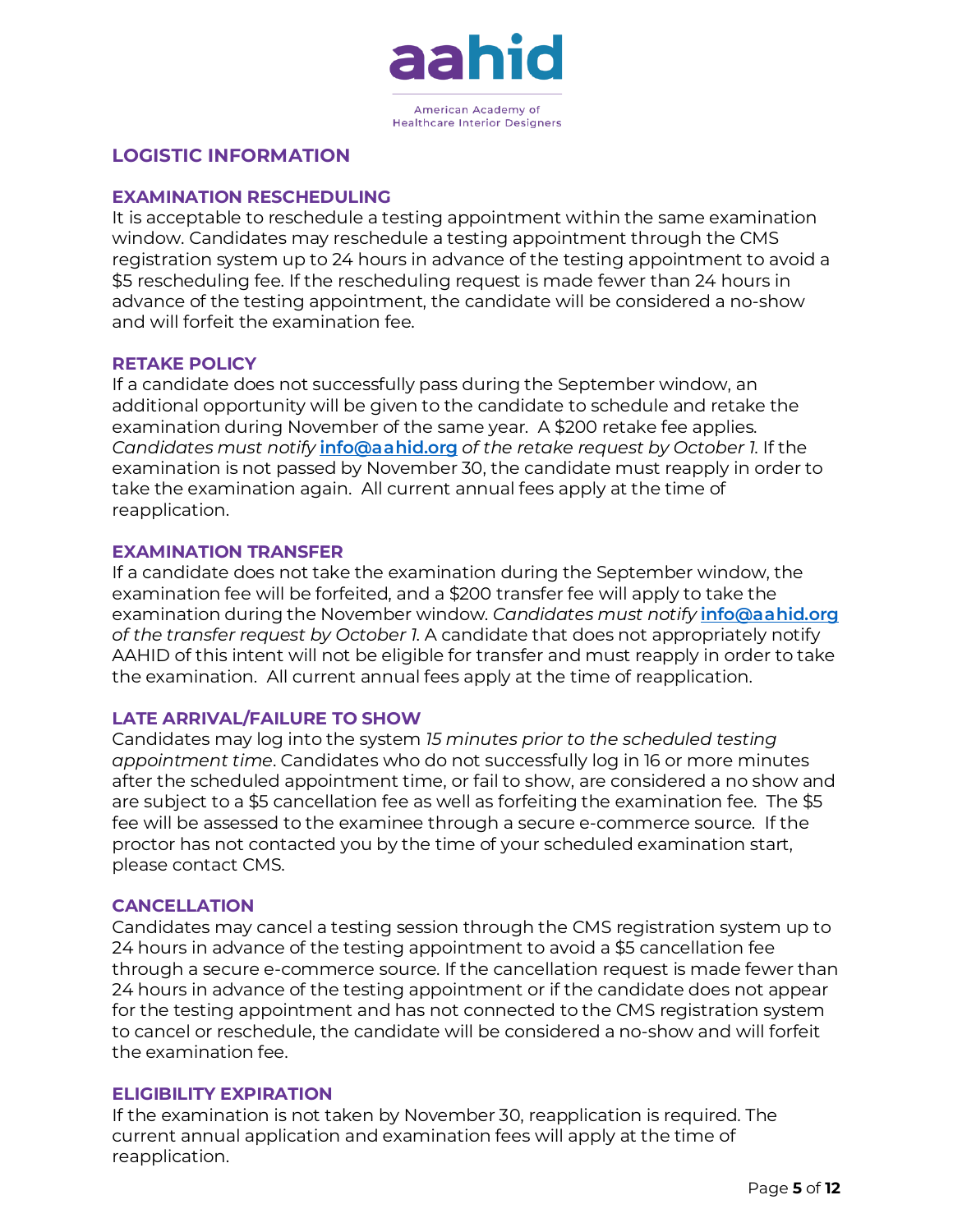

# **EXAMINATION RULES AND INFORMATION**

On the day of the examination, examinees may log into the system *15 minutes prior to the scheduled start time* to confirm identification and proctor authorization. The proctor will guide candidates through the check-in process and will be available throughout the examination.

- 1. Computer or laptop (must be connected to a power source) is required to have a webcam, microphone, and speakers which must function and remain on the entire duration of the examination.
- 2. Candidates must provide current and valid government-issued photo identification. If needed, proof of name change documentation should be presented to the proctor at the time of the examination.
- 3. The only software allowed to run on candidate's computer is GoToMeeting, Zoom and the CMS proctoring portal web browser (Examity). Computer settings must be disabled so that no other windows pop up.
- 4. The candidate's testing area must be clear. Phones, papers, post-it notes, books, electronic devices, headphones, food, beverages, etc. are not allowed. The proctor will ask the candidate to pan the room and desk sweep with the webcam to ensure the workspace is clear of any materials.
- 5. No other person/persons are allowed in the room during the examination.
- 6. The candidate cannot leave their seat for the duration of the examination. If the candidate requires a bathroom break during the examination, contact the proctor. Note that the examination time will continue to run while the candidate is away from the computer.
- 7. The proctor must be able to see the candidate for the entire length of the examination.
- 8. If a password needs to be reset, password parameters are as follows: 8 characters with at least 1 symbol, 1 number, 1 uppercase letter, 1 lowercase letter
- 9. Computer-based tests are delivered via secure internet connections. Internet connections are subject to the local internet providers in the area. While it is not the norm, internet connections can, on occasion, be lost momentarily, requiring the proctor to log candidates back into the examination. If this occurs, candidates should inform the proctor that the connection has been lost and the proctor will assist candidates in logging back into the examination. The examination time remaining will be exactly the same as it was when the internet connection was lost.
- 10. The examination time begins when the proctor has logged on and the first question is accessed.
- 11. Proctors may be working with more than one candidate during the time of examination.
- 12. Examination items may be flagged if the candidate wants to return to an item/answer before the final submission of their completed examination.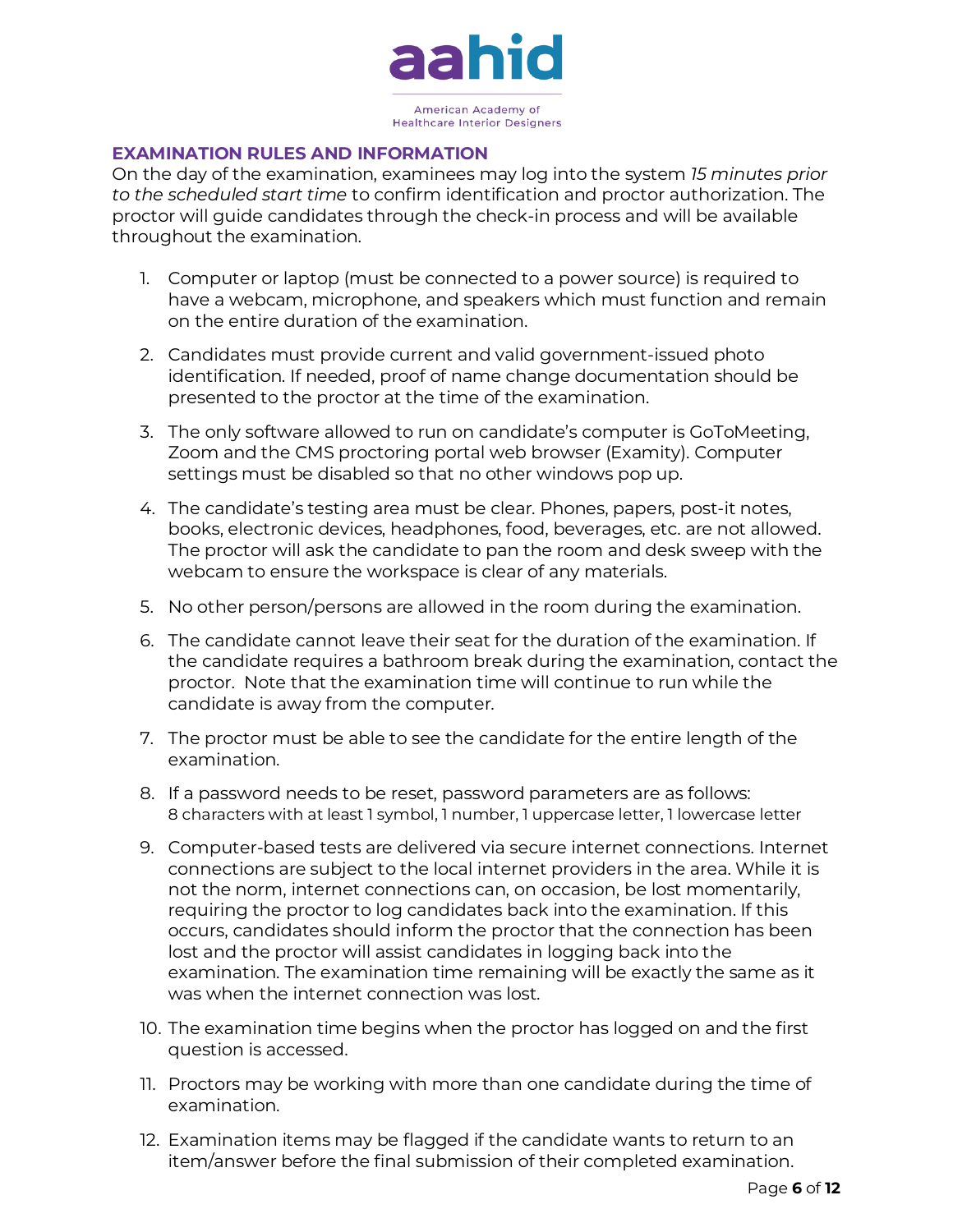

#### **EMERGENCIES**

Exceptions to the cancellation/reschedule policy may be made at AAHID's discretion in the event of a substantiated medical emergency or death in the family if a candidate has contacted AAHID prior to the scheduled examination date. Regardless of the circumstance, the examination must be completed in the duration noted above and will not be transferred over to the next examination cycle.

#### **REASONABLE ACCOMMODATIONS**

In adherence to the Americans with Disabilities Act (ADA, 2010), AAHID and CMS provide reasonable and appropriate accommodations for qualified individuals who supply appropriate documentation at the time of application. Reasonable accommodations provide disabled candidates with a fair and equal opportunity to demonstrate their knowledge and skill in the essential functions being measured by the examination. Reasonable accommodations are decided upon based on the individual's specific request, disability and submitted documentation. Accommodations do not include options that fundamentally alter the operation or nature of the examination. If a candidate is not approved for a reasonable accommodation, an appeal can be made by providing additional documentation, or the candidate can sit for the examination under standard conditions.

#### **PASS/FAIL NOTIFICATION**

Upon completion of the examination, a "PASS" or "FAIL" notification will be issued. Numeric scores will not be provided. Examinees that are unsuccessful at passing the examination may contact AAHID for subject area feedback should the candidate decide to retake the exam. Note that every four years a new examination passing point score determination is required, during which time an immediate PASS/FAIL notification will not be possible.

#### **PASSING THE EXAMINATION**

An official welcome and certificate will be issued from AAHID 30 days after the examination window has closed on September 30th.

#### **CONFIDENTIALITY**

Immediate examination results are only released to the candidate.

#### **CANDIDATE APPEAL PROCESS**

Contact AAHID in writing to make a comment concerning the test administration process or a particular test question. Provide name, address, and the test date with the comment.

#### **CONTINUING EDUCATION/RECERTIFICATION**

To maintain active CHID Certified Healthcare Interior Designer® status, CHIDs must obtain and retain proof of completion for Continuing Education (CE) requirements. Each recertification cycle is 2 years in length, beginning January 1 of the year following the completion of the certification examination or prior recertification cycle. The cycle ends on December 31 of the second year. During each 2-year cycle, 10 CE hours are required.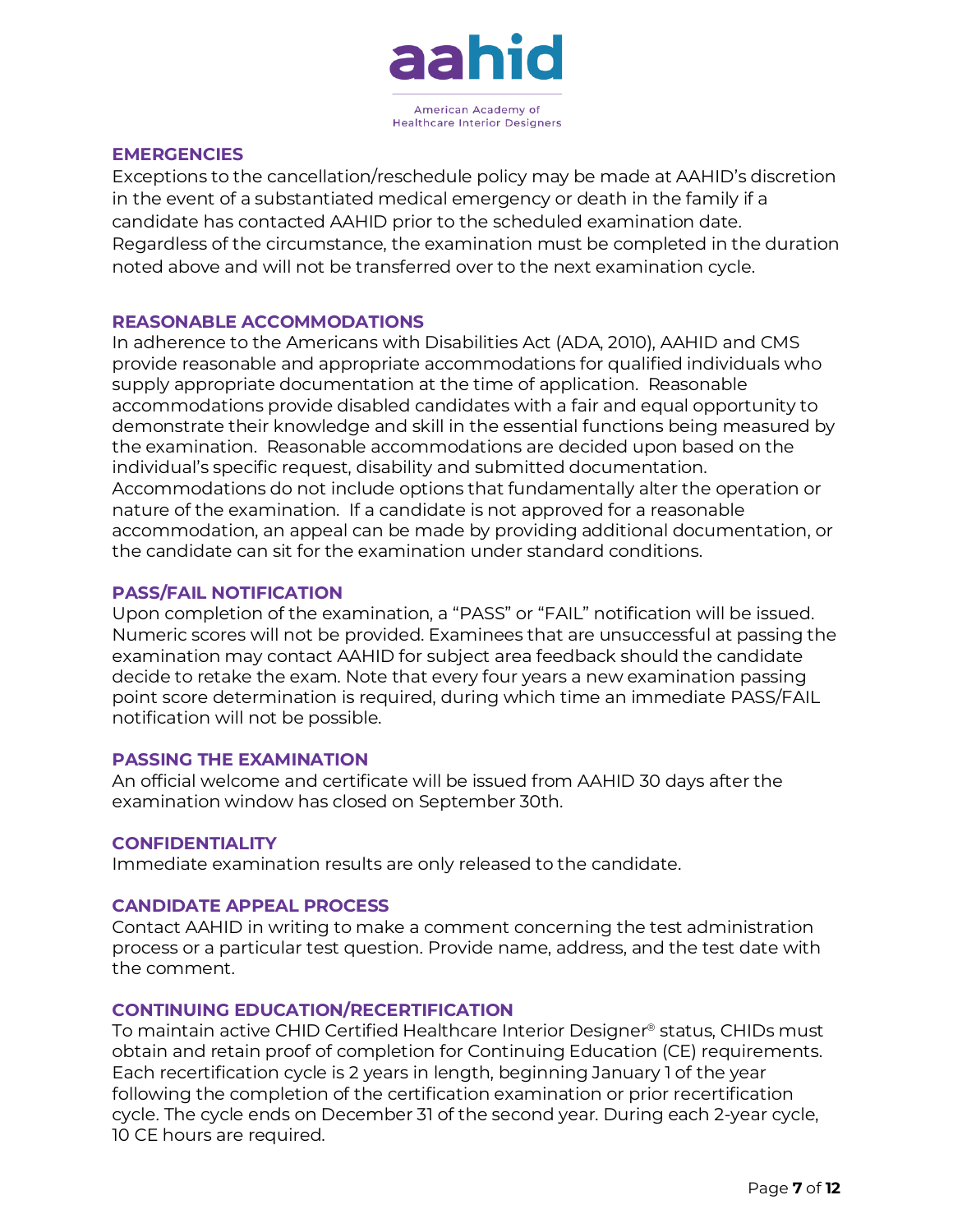

For example, if the examination was passed in September 2021, renewal occurs on December 31, 2023.

There is a \$300 recertification fee that is due at the end of the calendar year in which CHIDs are due to recertify. The fee payment schedule is aligned with the 2-year CE requirement cycle and therefore will be paid in alternate years. Notification will be sent via email prior to the expiration date indicating recertification is due.

# **CHID CANDIDATE AUTHORIZATION AND CONSENT**

#### **APPLICATION SUBMISSION**

By checking the appropriate box and submitting the CHID Examination Application, the candidate certifies that all information contained in the submitted application to the American Academy of Healthcare Interior Designers (AAHID) is true and accurate to the best of their knowledge and agrees to immediately notify AAHID of any change in name, address, telephone number, email or other contact information.

The Candidate (hereafter referred to as "I") hereby authorizes AAHID, and its officers, board of directors, committee members, panel members and agents ("the above designated parties") to review my application and determine my eligibility to take the CHID examination. I agree to cooperate promptly and fully in any review of my application and examination by AAHID including submitting such documents and information deemed necessary to confirm the information in my application. I authorize AAHID to contact any state/provincial and federal authorities, employers and others to confirm the information contained in my application.

I hereby waive all claims against AAHID arising out of my application and my participation in the CHID examination, including (but not limited to) claims arising out of (i) any release of information to state/provincial and federal authorities, licensing boards, employers and others and (ii) any investigation and review of my application and examination by AAHID.

I agree to indemnify and hold harmless AAHID for any third-party claims arising out of any action taken pursuant to the policies and procedures of AAHID with regard to my application or the examination. In addition, I agree to indemnify AAHID for any third-party claims arising out of my professional practice and related activities.

I agree to indemnify and hold harmless AAHID for any action taken pursuant to AAHID policies and procedures with regard to this application and the CHID examination.

## **SHOULD MY APPLICATION BE ACCEPTED AND I AM ALLOWED TO TAKE THE CHID EXAMINATION**

I understand that AAHID reserves the right to refuse examination administration if I do not have the proper identification (valid photo ID) or if I am late or fail to appear for the examination without canceling in advance of the scheduled appointment, I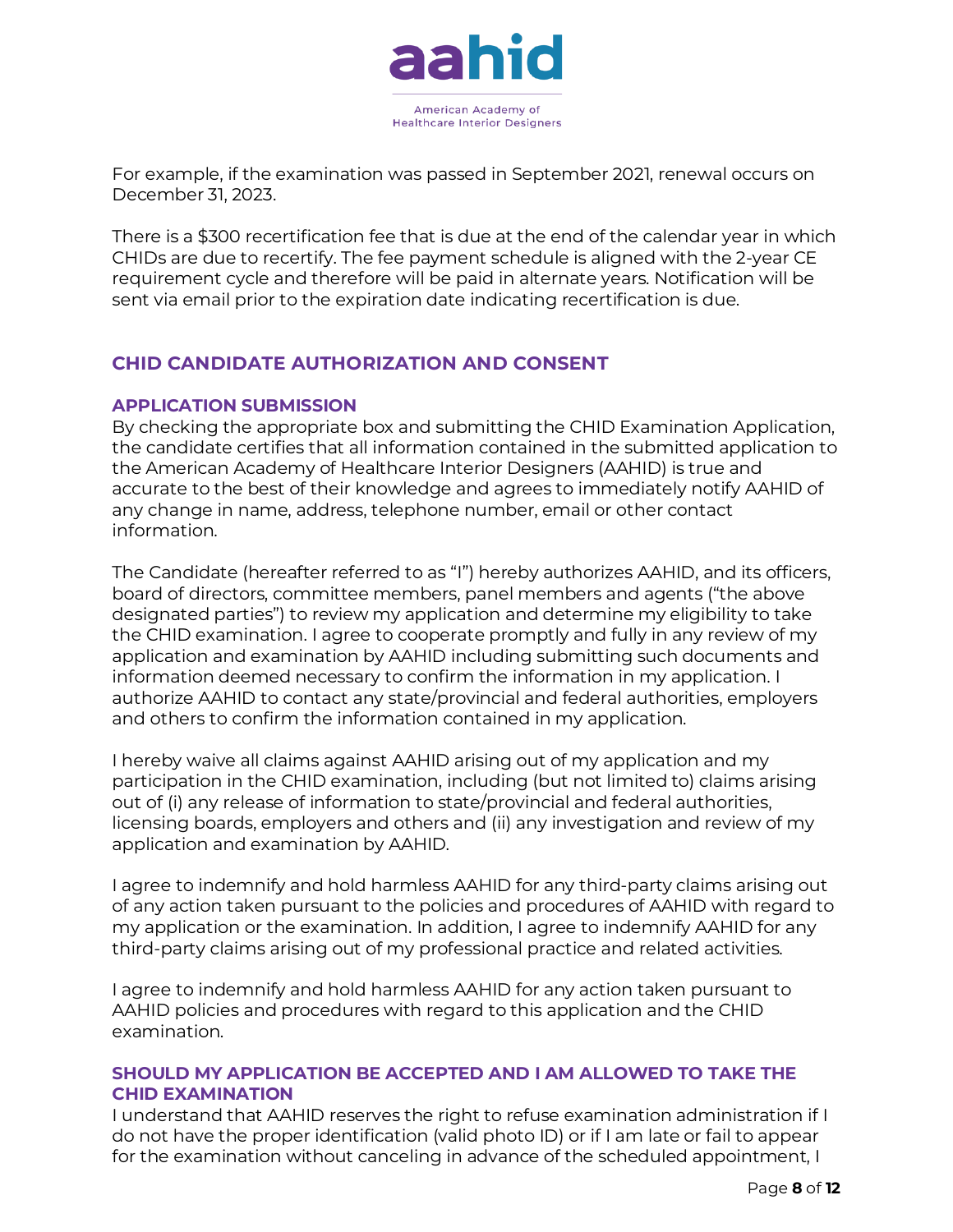

will not receive a refund of the examination fee and there will be no credit for future examination. I understand that the proctor will maintain a secure and proper test administration at their discretion. I acknowledge that in this capacity, the proctor may interrupt me or stop the examination before or during the examination.

As a condition of being permitted to take the CHID examination, I hereby agree that I understand that AAHID's responsibility is confined to compiling and administering an examination that tests competency of practitioners in the field of healthcare interior design and that AAHID cannot provide individual assistance to examination candidates. In consequence, by my signature on the application, I accept AAHID's determination of my examination score(s).

If for any reason AAHID is unable to provide me with the results of the examination, AAHID shall have no liability beyond authorizing me to retake the examination, with the examination fee waived, at the next regularly scheduled examination date.

Any person who fails to accurately and completely disclose information and/or who willingly makes misleading, deceptive or false statements on any form may be subject to disciplinary actions and/or refusal or revocation of service and certification by AAHID.

I acknowledge that the CHID examination and the content contained therein are the sole and exclusive property of AAHID and are registered as such within the U.S. and Canadian Copyright Offices. I hereby agree not to disclose any CHID examination questions or their content and acknowledge that the disclosure of examination questions or content is cheating as well as a violation of AAHID's copyright and the CHID Confidentiality Policy and Agreement. I will not share any examination materials, reproduce the examination materials or transmit examination questions or answers in any form to any other person.

AAHID may impose any sanctions it deems appropriate for testing or confidentiality irregularities, and AAHID may pursue all legal remedies available to recover monetary damages caused by such conduct and to enjoin violations of its rights with respect to the CHID examination.

I understand that I may only seek admission to take the CHID examination for the purpose of seeking a CHID certification in the field of healthcare interior design and for no other purpose.

I understand that my eligibility for the CHID examination is governed by a window of eligibility. I acknowledge that in the event I have first applied for a CHID certification, I must pass all requirements of the CHID examination by the given deadline or my application will be considered void and I must repeat the process.

I understand that review of the adequacy of examination materials will be limited to computing accurate scoring; I waive all further claims of examination review. If circumstances cast doubt upon the validity of my CHID examination, I agree to cooperate fully in the investigation. Subsequent to such investigation, if it is determined that my behavior was not authorized or is prohibited by AAHID in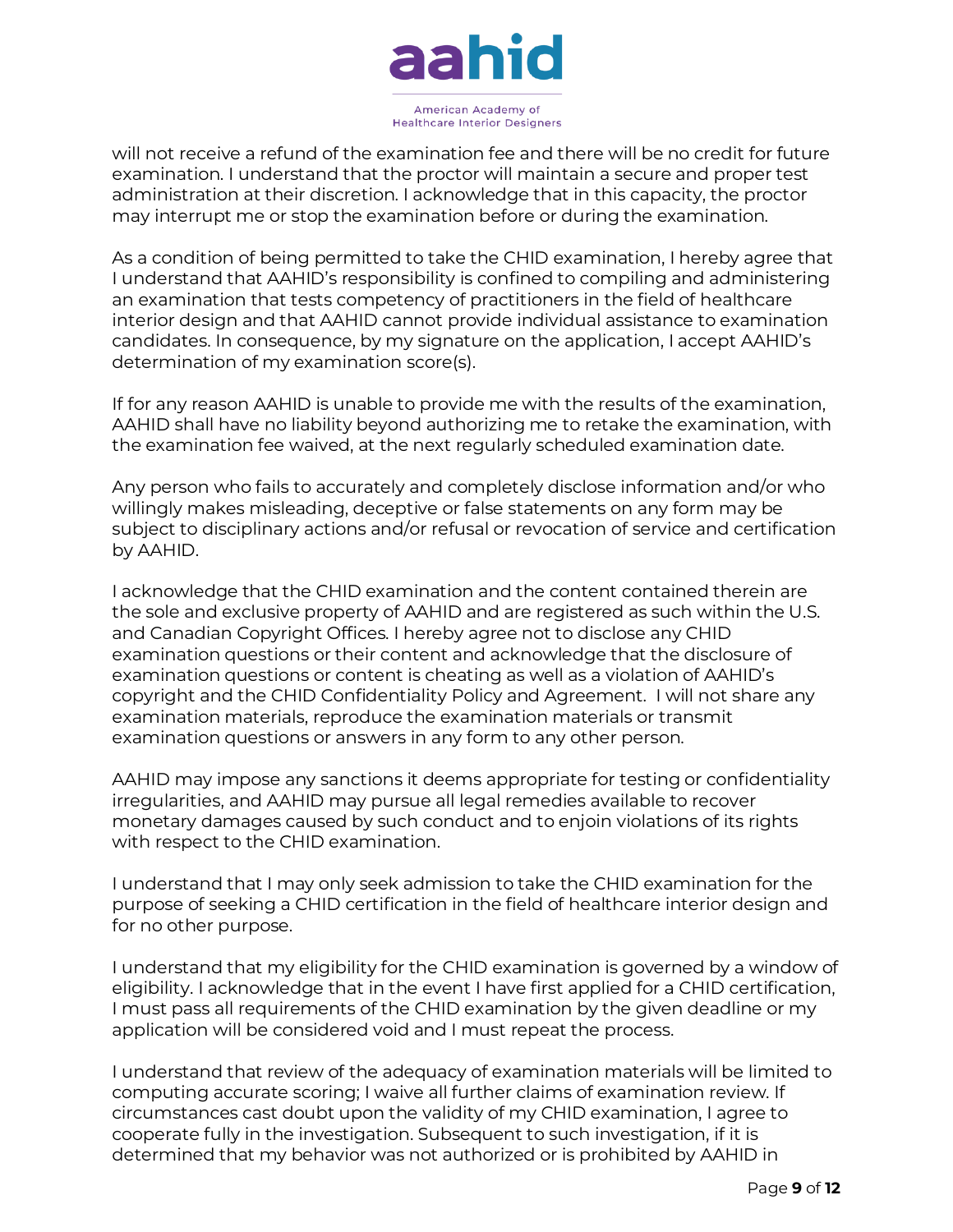

connection with any CHID examination, I understand that my examination performance may be voided, and such activity may be subject to legal action. In such a case where my examination performance is voided based upon my unauthorized or prohibited behavior, I agree that I will not receive a refund of the application examination fees, and there will be no credit for future examinations.

#### **INFORMATION RELEASE**

I acknowledge and permit AAHID to release my name, employer, contact information and photograph and the fact that I have been granted CHID certification to the media, Industry Partners, my peers and the public at large. I further agree that AAHID may release my name and contact information on the AAHID website, in promotional materials and in a mailing list or other lists of CHIDs. AAHID may also confirm certification verification to outside parties.

#### **SHOULD I BE GRANTED THE CHID CERTIFICATION**

I understand that if I wish to maintain the active CHID certification status, I must remain in compliance with all requirements for continuing education and necessary recertification payment. I further understand that AAHID may need to access documentation of CE credits earned for the purposes of evaluating my recertification requirements and pledge that I will cooperate with AAHID to the fullest extent possible as it determines my status for recertification.

#### **TRADEMARKS**

The "AAHID" and "CHID" trademark and the stylized AAHID logo are the sole and exclusive property of AAHID and are subject to all applicable trademark and other rights of AAHID as owner under the United States and Canadian intellectual property law and international conventions. This intellectual property cannot be used without the express prior written consent of AAHID.

If trademarks are used inappropriately, offenders will at their own expense correct any inaccurate or unauthorized use of AAHID's trademark and logo. If an individual fails to make corrections, AAHID is entitled to obtain all relief permitted by law, including but not limited to injunctive relief to enforce its rights with respect to the protection of its name, trademark, logo and other intellectual property.

#### **CHID EXAMINATION CONFIDENTIALITY POLICY AND AGREEMENT**

This CHID Examination Confidentiality Policy and Agreement outlines the responsibility of the examination candidate during and after the course of his or her participation with AAHID and its examination. The goal of this policy is to allow AAHID to provide valuable services to its certificants and clients by protecting its copyrighted material. CHID application submission indicates acceptance and abidance of this CHID Examination Confidentiality Policy and Agreement. This policy will remain in full force and effect indefinitely upon acceptance of the policy.

#### **EXAMINATION CONFIDENTIALITY**

The examination is the sole and exclusive property of AAHID and may not be used in any way without the express written consent of AAHID. AAHID will protect the integrity of the examination through rigorous copyright and confidentiality enforcement processes.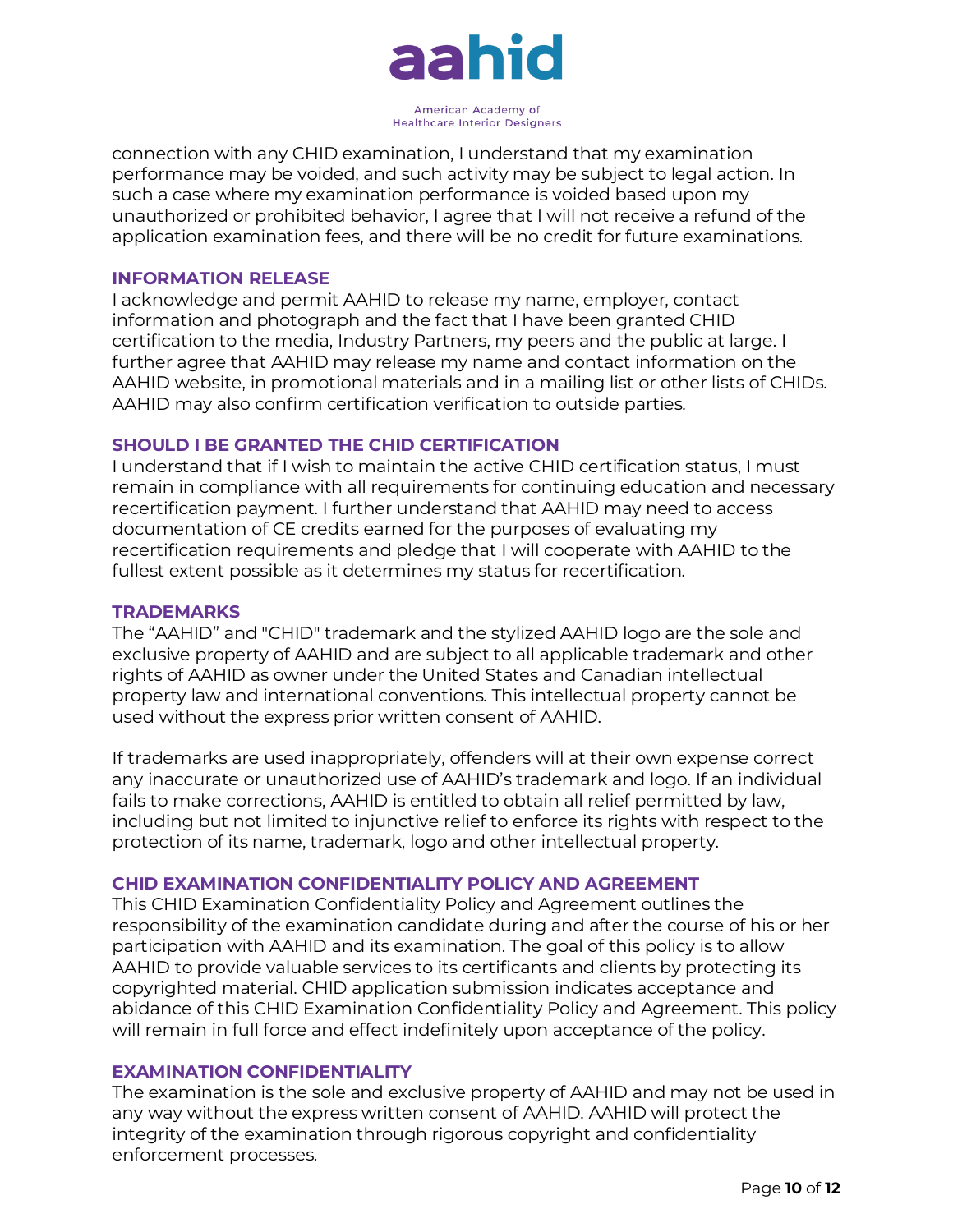

AAHID reserves the right to impose any sanctions it believes appropriate for testing or confidentiality irregularities. Sanctions may include but are not limited to confiscation of unauthorized materials, legal notices, cancellation of admission to the examination, cancellation of scores and/or suspension from future examination administrations. AAHID may also seek to collect financial damages, including but not limited to attorney's fees, test reprinting and shipping costs and costs associated with the development of new test content.

Pending resolution of any testing or confidentiality irregularity, AAHID shall have the authority to place a hold on any examination application, acceptance notification or examination result until the Board of Directors has determined the appropriate course of action and whether the issuance of sanctions is warranted. Applicants or candidates shall be notified in writing if their application, acceptance letter or examination result is on hold.

Board decisions on sanctions are final. Applicants or candidates shall be notified in writing of any Board decision regarding their examination status. AAHID reserves the right to release information regarding an individual's noncompliance with AAHID policies or with the policies of other private voluntary credentialing organizations and the pendency or outcome of investigations into irregularities to state and federal authorities, licensing boards, employers and others. This includes but is not limited to any relevant state boards or registration or professional associations by which an applicant or candidate seeks certification or other form of recognition by virtue of his/her participation in the CHID examination.

No refunds of any fees shall be granted as a result of any sanctions levied. The following are examples of testing or confidentiality irregularities subject to action by AAHID:

- **Unauthorized Access to Devices or Materials** The use of or reference to any device or any written materials during the examination is strictly prohibited (other than as authorized for persons testing under approved special accommodations conditions) and will conclusively be presumed to be for purposes of assistance on the CHID examination.
- **Removing/Reproducing Test Materials from the Examination** No one is permitted to make, keep or distribute copies, excerpts or notes of examination materials of any kind.
- **Seeking Assistance During the Examination** Anyone giving or receiving assistance of any kind will have access to the examination revoked and will be asked to cease testing and may be subject to other sanctions.
- **Seeking CHID Examination Content** A candidate or anyone else who willfully obtains or seeks to obtain CHID examination content disclosed by others is also subject to sanctions.